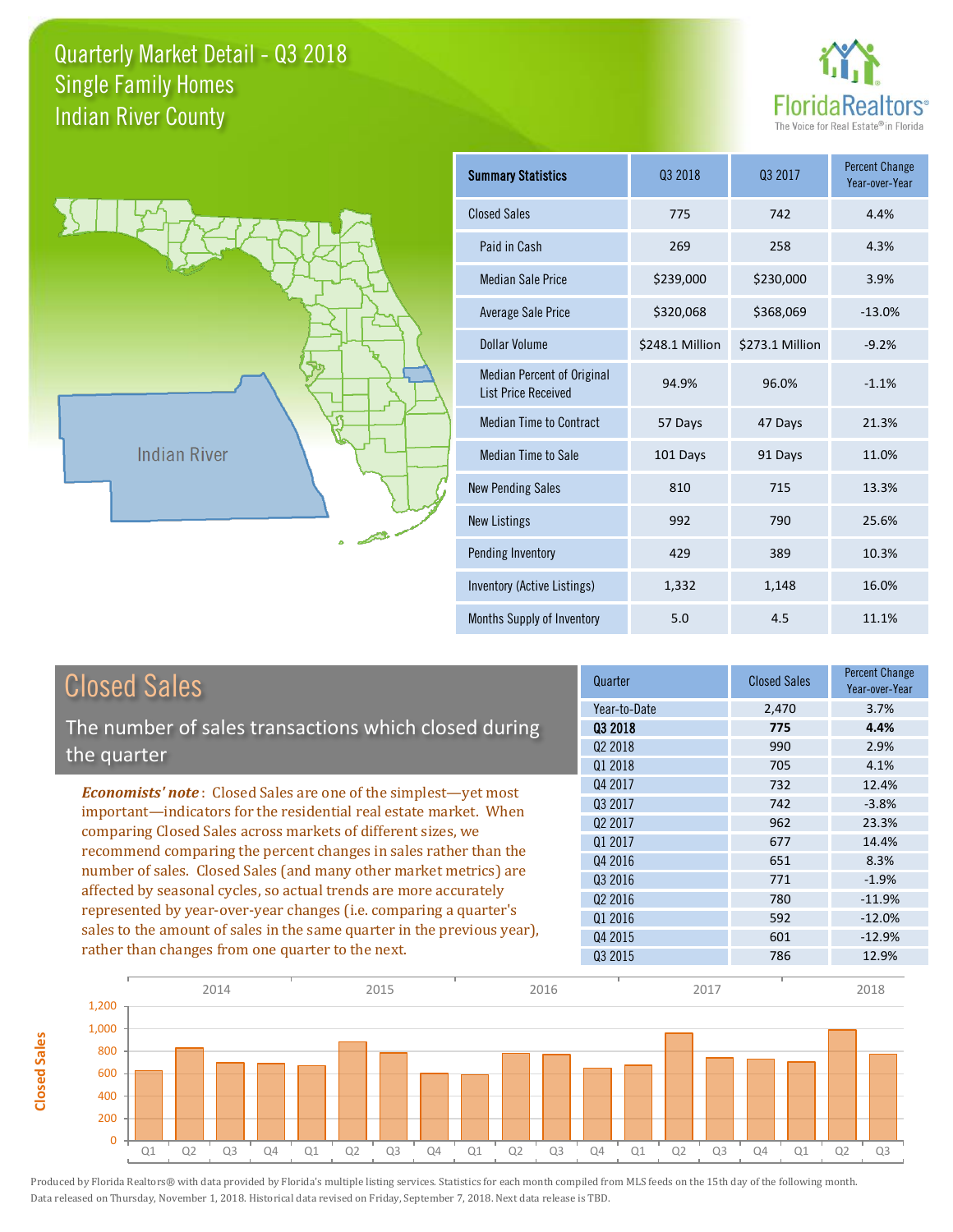

| <b>Cash Sales</b>                                                              | Quarter             | Cash Sales | <b>Percent Change</b><br>Year-over-Year |
|--------------------------------------------------------------------------------|---------------------|------------|-----------------------------------------|
|                                                                                | Year-to-Date        | 932        | $-3.2%$                                 |
| The number of Closed Sales during the quarter in                               | 03 2018             | 269        | 4.3%                                    |
|                                                                                | 02 2018             | 392        | $-1.0%$                                 |
| which buyers exclusively paid in cash                                          | Q1 2018             | 271        | $-12.3%$                                |
|                                                                                | Q4 2017             | 292        | 8.6%                                    |
|                                                                                | 03 2017             | 258        | $-17.0%$                                |
| <b>Economists' note:</b> Cash Sales can be a useful indicator of the extent to | Q <sub>2</sub> 2017 | 396        | 13.8%                                   |
| which investors are participating in the market. Why? Investors are            | Q1 2017             | 309        | 12.0%                                   |
| far more likely to have the funds to purchase a home available up front,       | Q4 2016             | 269        | $-3.2%$                                 |
| whereas the typical homebuyer requires a mortgage or some other                | Q3 2016             | 311        | $-8.5%$                                 |
| form of financing. There are, of course, many possible exceptions, so          | Q <sub>2</sub> 2016 | 348        | $-22.3%$                                |
| this statistic should be interpreted with care.                                | 01 2016             | 276        | $-26.2%$                                |
|                                                                                | Q4 2015             | 278        | $-19.4%$                                |
|                                                                                | Q3 2015             | 340        | $-4.5%$                                 |



# Cash Sales as a Percentage of Closed Sales

The percentage of Closed Sales during the quarter which were Cash Sales

*Economists' note* : This statistic is simply another way of viewing Cash Sales. The remaining percentages of Closed Sales (i.e. those not paid fully in cash) each quarter involved some sort of financing, such as mortgages, owner/seller financing, assumed loans, etc.



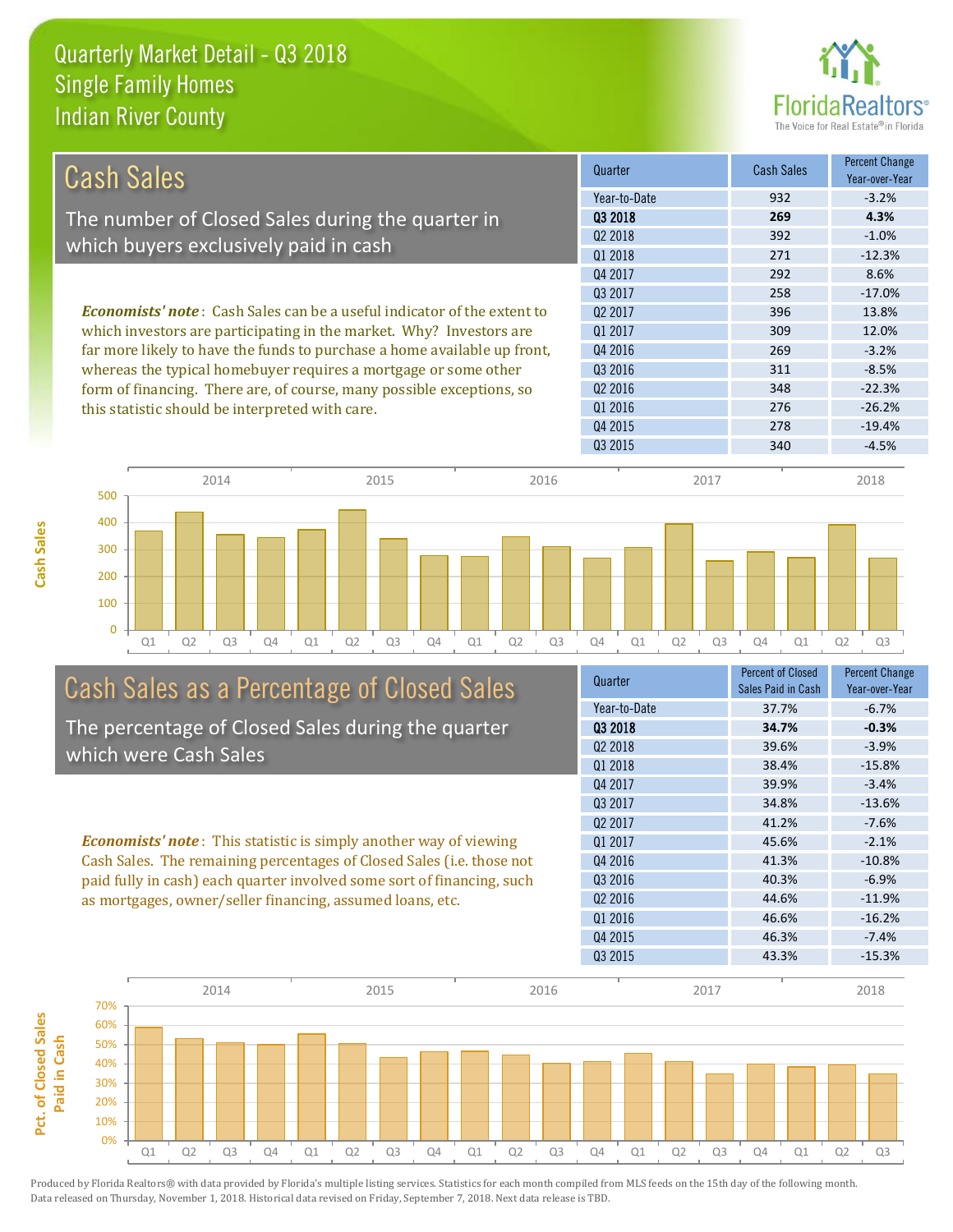

| <b>Median Sale Price</b>                                                  | Quarter             | <b>Median Sale Price</b> | <b>Percent Change</b><br>Year-over-Year |
|---------------------------------------------------------------------------|---------------------|--------------------------|-----------------------------------------|
|                                                                           | Year-to-Date        | \$239,000                | 5.8%                                    |
| The median sale price reported for the quarter (i.e.                      | Q3 2018             | \$239,000                | 3.9%                                    |
| 50% of sales were above and 50% of sales were below)                      | Q <sub>2</sub> 2018 | \$240,000                | 3.2%                                    |
|                                                                           | Q1 2018             | \$233,000                | 6.4%                                    |
|                                                                           | Q4 2017             | \$227,000                | 10.7%                                   |
| <b>Economists' note:</b> Median Sale Price is our preferred summary       | 03 2017             | \$230,000                | 15.0%                                   |
| statistic for price activity because, unlike Average Sale Price, Median   | Q <sub>2</sub> 2017 | \$232,500                | 10.7%                                   |
| Sale Price is not sensitive to high sale prices for small numbers of      | Q1 2017             | \$219,000                | 18.2%                                   |
| homes that may not be characteristic of the market area. Keep in mind     | Q4 2016             | \$205,000                | 7.9%                                    |
| that median price trends over time are not always solely caused by        | Q3 2016             | \$200,000                | 11.7%                                   |
| changes in the general value of local real estate. Median sale price only | Q2 2016             | \$210,000                | 10.5%                                   |
| reflects the values of the homes that sold each quarter, and the mix of   | Q1 2016             | \$185,250                | 12.3%                                   |
| the types of homes that sell can change over time.                        | Q4 2015             | \$190,000                | 15.5%                                   |
|                                                                           | Q3 2015             | \$179,000                | 11.4%                                   |
|                                                                           |                     |                          |                                         |



### Average Sale Price

The average sale price reported for the quarter (i.e. total sales in dollars divided by the number of sales)

*Economists' note* : Usually, we prefer Median Sale Price over Average Sale Price as a summary statistic for home prices. However, Average Sale Price does have its uses—particularly when it is analyzed alongside the Median Sale Price. For one, the relative difference between the two statistics can provide some insight into the market for higher-end homes in an area.

| Quarter             | <b>Average Sale Price</b> | <b>Percent Change</b><br>Year-over-Year |
|---------------------|---------------------------|-----------------------------------------|
| Year-to-Date        | \$337,027                 | $-1.9%$                                 |
| 03 2018             | \$320,068                 | $-13.0%$                                |
| Q <sub>2</sub> 2018 | \$352,372                 | 0.8%                                    |
| Q1 2018             | \$334,122                 | 8.2%                                    |
| Q4 2017             | \$309,894                 | 10.7%                                   |
| 03 2017             | \$368,069                 | 37.8%                                   |
| Q <sub>2</sub> 2017 | \$349,480                 | $-0.2%$                                 |
| Q1 2017             | \$308,856                 | 3.8%                                    |
| Q4 2016             | \$279,938                 | $-3.3%$                                 |
| Q3 2016             | \$267,025                 | $-1.0%$                                 |
| Q <sub>2</sub> 2016 | \$350,320                 | 7.0%                                    |
| Q1 2016             | \$297,473                 | 10.8%                                   |
| Q4 2015             | \$289,386                 | 4.1%                                    |
| Q3 2015             | \$269,852                 | 7.1%                                    |

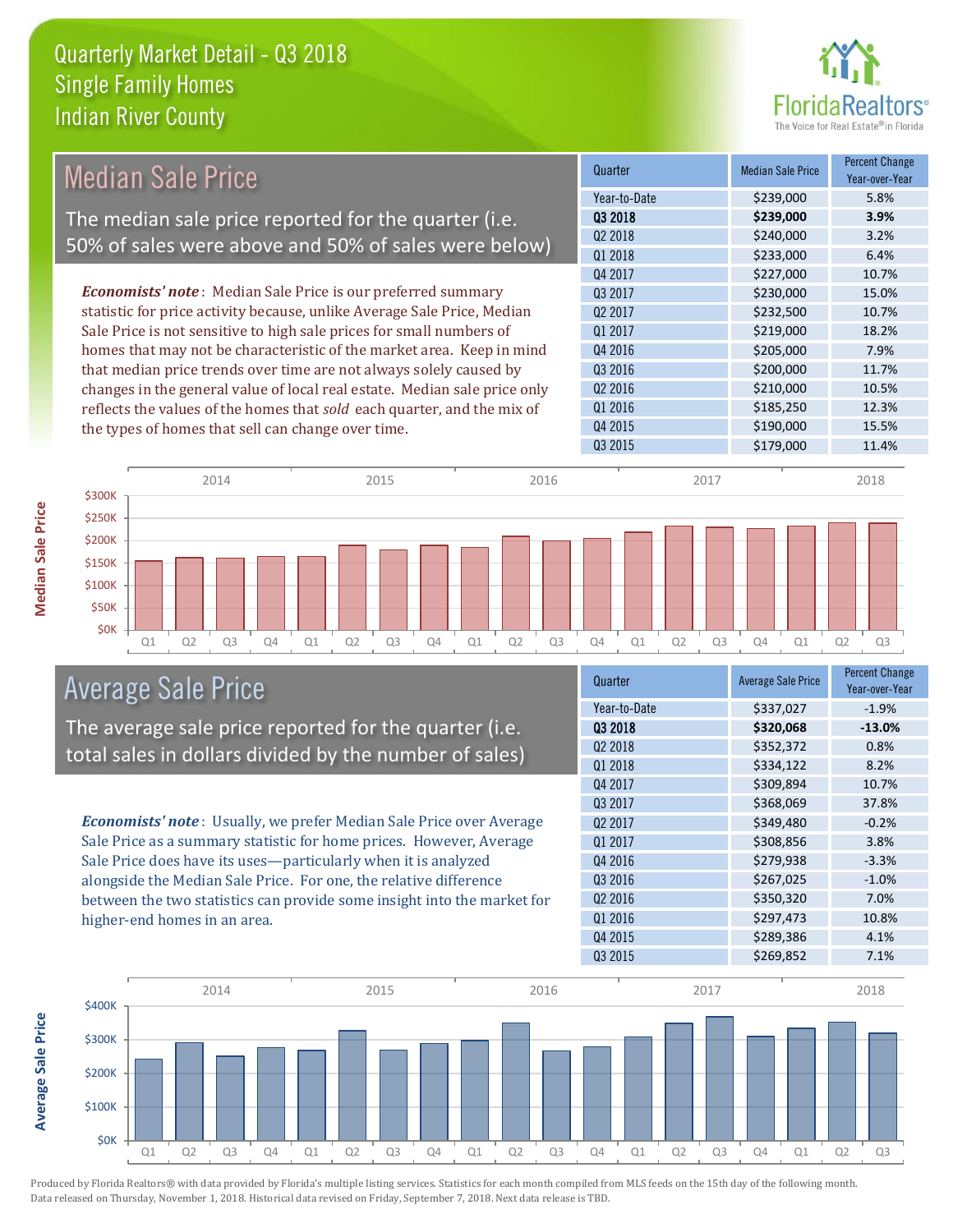

| Dollar Volume                                                                | Quarter             | <b>Dollar Volume</b> | <b>Percent Change</b><br>Year-over-Year |
|------------------------------------------------------------------------------|---------------------|----------------------|-----------------------------------------|
|                                                                              | Year-to-Date        | \$832.5 Million      | 1.7%                                    |
| The sum of the sale prices for all sales which closed                        | 03 2018             | \$248.1 Million      | $-9.2%$                                 |
|                                                                              | Q <sub>2</sub> 2018 | \$348.8 Million      | 3.8%                                    |
| during the quarter                                                           | Q1 2018             | \$235.6 Million      | 12.7%                                   |
|                                                                              | Q4 2017             | \$226.8 Million      | 24.5%                                   |
| <b>Economists' note</b> : Dollar Volume is simply the sum of all sale prices | 03 2017             | \$273.1 Million      | 32.7%                                   |
| in a given time period, and can quickly be calculated by multiplying         | 02 2017             | \$336.2 Million      | 23.0%                                   |
| Closed Sales by Average Sale Price. It is a strong indicator of the health   | Q1 2017             | \$209.1 Million      | 18.7%                                   |
| of the real estate industry in a market, and is of particular interest to    | Q4 2016             | \$182.2 Million      | 4.8%                                    |
| real estate professionals, investors, analysts, and government agencies.     | Q3 2016             | \$205.9 Million      | $-2.9%$                                 |
| Potential home sellers and home buyers, on the other hand, will likely       | Q <sub>2</sub> 2016 | \$273.2 Million      | $-5.7%$                                 |
| be better served by paying attention to trends in the two components         | Q1 2016             | \$176.1 Million      | $-2.5%$                                 |

Q1 Q2 Q3 Q4 Q1 Q2 Q3 Q4 Q1 Q2 Q3 Q4 Q1 Q2 Q3 Q4 Q1 Q2 Q3 \$0 \$100 M \$200 M \$300 M \$400 M 2014 2015 2016 2016 2017 2018

## Median Percent of Original List Price Received The median of the sale price (as a percentage of the original list

price) across all properties selling during the quarter

of Dollar Volume (i.e. sales and prices) individually.

*Economists' note* : The Median Percent of Original List Price Received is useful as an indicator of market recovery, since it typically rises as buyers realize that the market may be moving away from them and they need to match the selling price (or better it) in order to get a contract on the house. This is usually the last measure to indicate a market has shifted from down to up, so it is what we would call a *lagging* indicator.

| Quarter             | Med. Pct. of Orig.<br><b>List Price Received</b> | <b>Percent Change</b><br>Year-over-Year |
|---------------------|--------------------------------------------------|-----------------------------------------|
| Year-to-Date        | 95.5%                                            | 0.0%                                    |
| 03 2018             | 94.9%                                            | $-1.1%$                                 |
| Q <sub>2</sub> 2018 | 95.7%                                            | 0.8%                                    |
| Q1 2018             | 95.8%                                            | 0.1%                                    |
| Q4 2017             | 95.7%                                            | 0.1%                                    |
| 03 2017             | 96.0%                                            | 0.8%                                    |
| Q <sub>2</sub> 2017 | 94.9%                                            | 0.2%                                    |
| 01 2017             | 95.7%                                            | 0.8%                                    |
| Q4 2016             | 95.6%                                            | 1.4%                                    |
| Q3 2016             | 95.2%                                            | 0.4%                                    |
| Q <sub>2</sub> 2016 | 94.7%                                            | 0.7%                                    |
| 01 2016             | 94.9%                                            | 0.9%                                    |
| Q4 2015             | 94.3%                                            | 1.0%                                    |
| Q3 2015             | 94.8%                                            | 1.3%                                    |

Q3 2015 \$212.1 Million 21.0%

Q4 2015 **\$173.9 Million** -9.3%

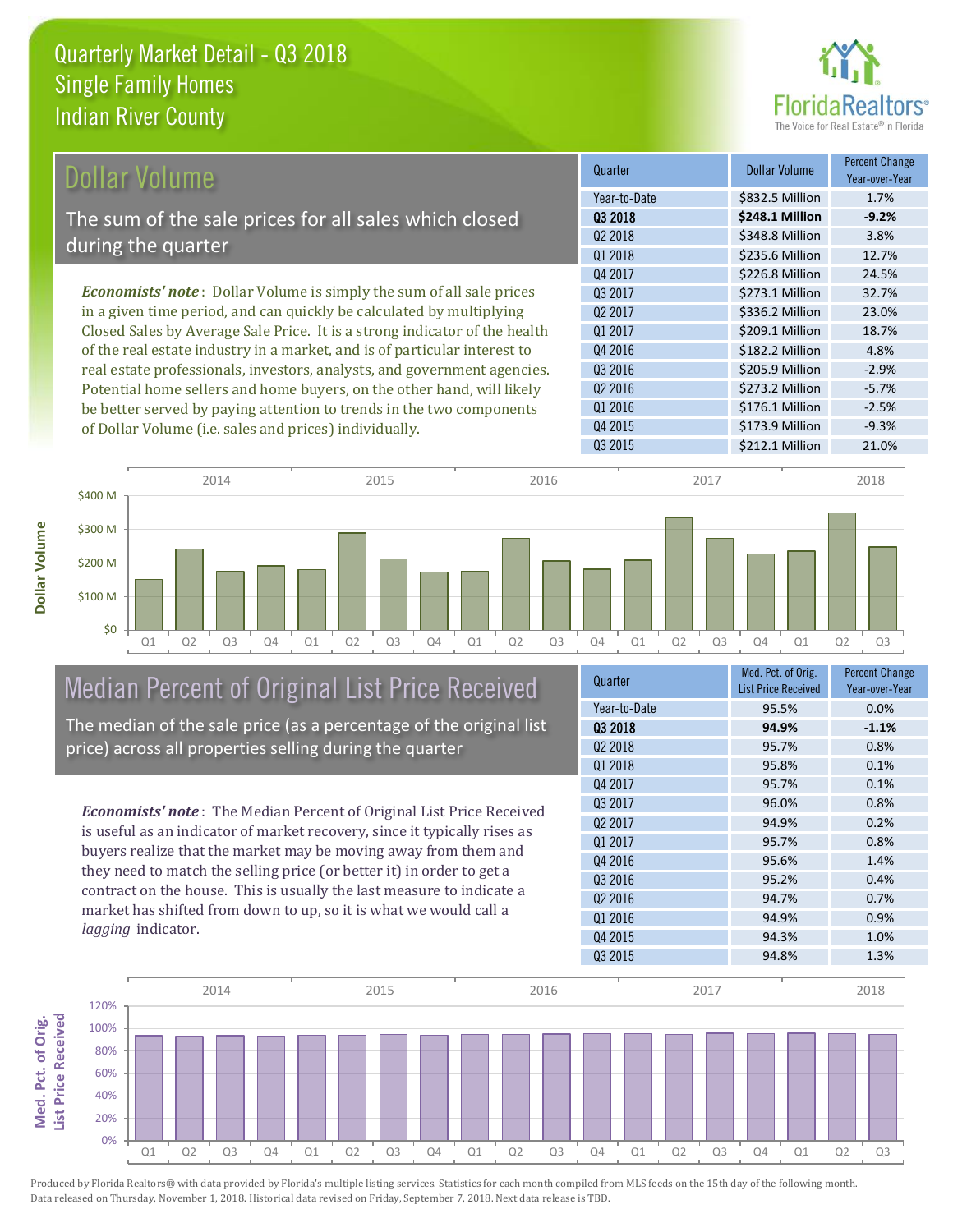

## Median Time to Contract

The median number of days between the listing date and contract date for all Closed Sales during the quarter

*Economists' note* : Like Time to Sale, Time to Contract is a measure of the length of the home selling process calculated for sales which closed during the quarter. The difference is that Time to Contract measures the number of days between the initial listing of a property and the signing of the contract which eventually led to the closing of the sale. When the gap between Median Time to Contract and Median Time to Sale grows, it is usually a sign of longer closing times and/or declining numbers of cash sales.

| Quarter             | <b>Median Time to</b><br>Contract | <b>Percent Change</b><br>Year-over-Year |
|---------------------|-----------------------------------|-----------------------------------------|
| Year-to-Date        | 49 Days                           | 2.1%                                    |
| 03 2018             | 57 Days                           | 21.3%                                   |
| Q <sub>2</sub> 2018 | 46 Days                           | $-8.0%$                                 |
| Q1 2018             | 46 Days                           | 0.0%                                    |
| Q4 2017             | 49 Days                           | 19.5%                                   |
| 03 2017             | 47 Days                           | 2.2%                                    |
| Q <sub>2</sub> 2017 | 50 Days                           | 6.4%                                    |
| Q1 2017             | 46 Days                           | $-19.3%$                                |
| Q4 2016             | 41 Days                           | $-26.8%$                                |
| Q3 2016             | 46 Days                           | $-24.6%$                                |
| Q <sub>2</sub> 2016 | 47 Days                           | $-25.4%$                                |
| Q1 2016             | 57 Days                           | $-44.7%$                                |
| Q4 2015             | 56 Days                           | $-40.4%$                                |
| Q3 2015             | 61 Days                           | $-41.9%$                                |



### Median Time to Sale

**Median Time to Contract**

**Median Time to** 

The median number of days between the listing date and closing date for all Closed Sales during the quarter

*Economists' note* : Time to Sale is a measure of the length of the home selling process, calculated as the number of days between the initial listing of a property and the closing of the sale. *Median* Time to Sale is the amount of time the "middle" property selling this month was on the market. That is, 50% of homes selling this month took *less* time to sell, and 50% of homes took *more* time to sell. Median Time to Sale gives a more accurate picture than Average Time to Sale, which can be skewed upward by small numbers of properties taking an abnormally long time to sell.

| Quarter             | <b>Median Time to Sale</b> | <b>Percent Change</b><br>Year-over-Year |
|---------------------|----------------------------|-----------------------------------------|
| Year-to-Date        | 93 Days                    | 1.1%                                    |
| 03 2018             | 101 Days                   | 11.0%                                   |
| 02 2018             | 91 Days                    | $-4.2%$                                 |
| Q1 2018             | 89 Days                    | 0.0%                                    |
| Q4 2017             | 97 Days                    | 11.5%                                   |
| 03 2017             | 91 Days                    | $-5.2%$                                 |
| 02 2017             | 95 Days                    | 2.2%                                    |
| Q1 2017             | 89 Days                    | $-15.2%$                                |
| Q4 2016             | 87 Days                    | $-13.0%$                                |
| Q3 2016             | 96 Days                    | $-10.3%$                                |
| Q <sub>2</sub> 2016 | 93 Days                    | $-12.3%$                                |
| Q1 2016             | 105 Days                   | $-11.8%$                                |
| Q4 2015             | 100 Days                   | $-10.7%$                                |
| Q3 2015             | 107 Days                   | $-8.5%$                                 |

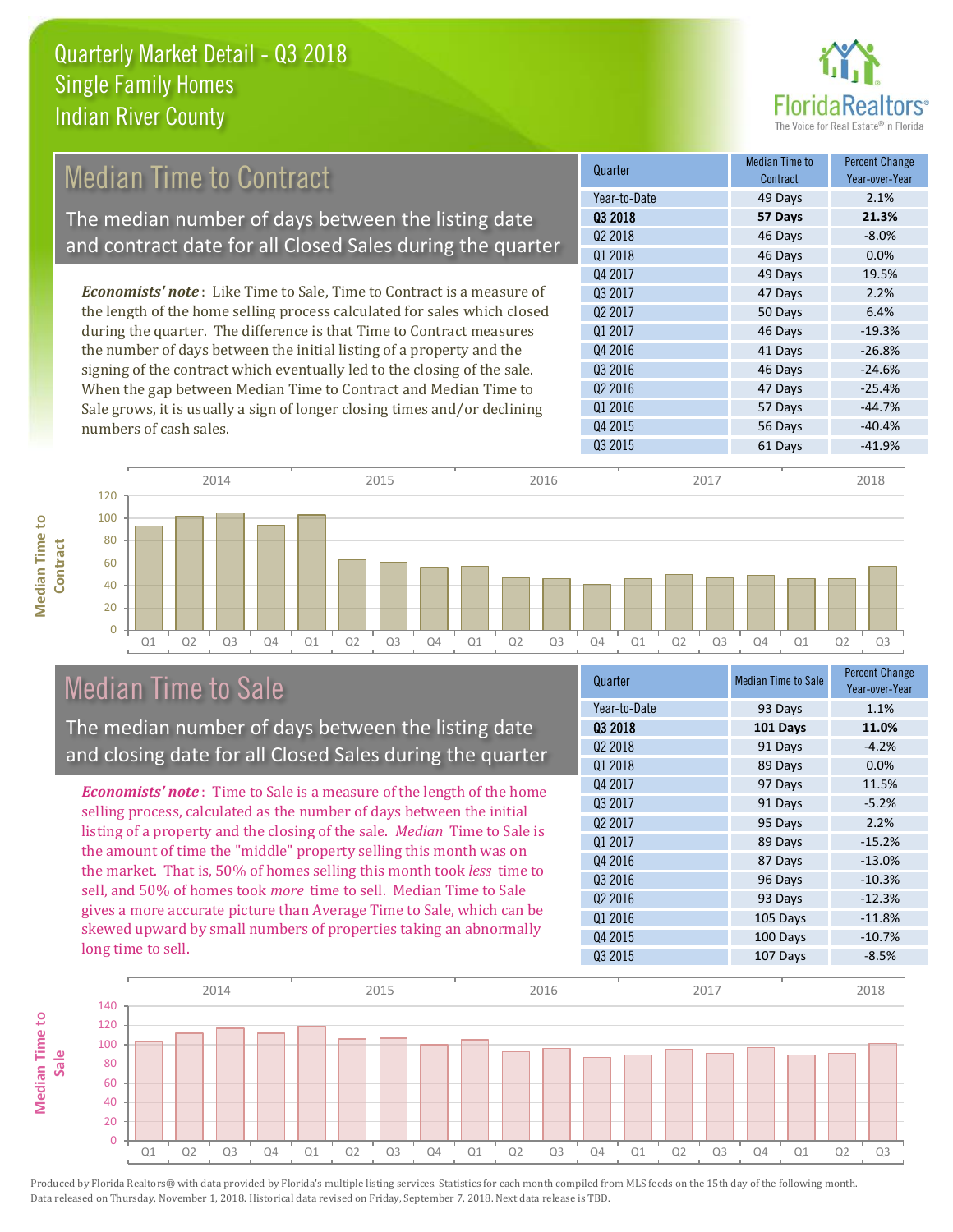

| <b>New Pending Sales</b>                                                      | Quarter             | <b>New Pending Sales</b> | <b>Percent Change</b><br>Year-over-Year |
|-------------------------------------------------------------------------------|---------------------|--------------------------|-----------------------------------------|
|                                                                               | Year-to-Date        | 2,814                    | 3.5%                                    |
| The number of listed properties that went under                               | 03 2018             | 810                      | 13.3%                                   |
| contract during the quarter                                                   | 02 2018             | 1,025                    | 2.9%                                    |
|                                                                               | Q1 2018             | 979                      | $-2.8%$                                 |
|                                                                               | Q4 2017             | 746                      | 12.7%                                   |
| <b>Economists' note:</b> Because of the typical length of time it takes for a | Q3 2017             | 715                      | $-9.5%$                                 |
| sale to close, economists consider Pending Sales to be a decent               | Q <sub>2</sub> 2017 | 996                      | 14.7%                                   |
| indicator of potential future Closed Sales. It is important to bear in        | 01 2017             | 1,007                    | 22.8%                                   |
| mind, however, that not all Pending Sales will be closed successfully.        | Q4 2016             | 662                      | 7.6%                                    |
| So, the effectiveness of Pending Sales as a future indicator of Closed        | Q3 2016             | 790                      | $-1.6%$                                 |
| Sales is susceptible to changes in market conditions such as the              | Q <sub>2</sub> 2016 | 868                      | $-29.5%$                                |
| availability of financing for homebuyers and the inventory of                 | Q1 2016             | 820                      | $-35.1%$                                |
| distressed properties for sale.                                               | Q4 2015             | 615                      | $-40.9%$                                |
|                                                                               | Q3 2015             | 803                      | $-28.2%$                                |



#### New Listings The number of properties put onto the market during the quarter

*Economists' note* : New Listings tend to rise in delayed response to increasing prices, so they are often seen as a lagging indicator of market health. As prices rise, potential sellers raise their estimations of value—and in the most recent cycle, rising prices have freed up many potential sellers who were previously underwater on their mortgages. Note that in our calculations, we take care to not include properties that were recently taken off the market and quickly relisted, since these are not really *new* listings.

**New Listings**

**Pending Sales**

Pending Sales

| Quarter             | <b>New Listings</b> | <b>Percent Change</b><br>Year-over-Year |
|---------------------|---------------------|-----------------------------------------|
| Year-to-Date        | 3,486               | 12.1%                                   |
| 03 2018             | 992                 | 25.6%                                   |
| 02 2018             | 1,119               | 3.1%                                    |
| Q1 2018             | 1,375               | 11.2%                                   |
| Q4 2017             | 926                 | 2.5%                                    |
| Q3 2017             | 790                 | $-13.1%$                                |
| Q <sub>2</sub> 2017 | 1,085               | 19.5%                                   |
| Q1 2017             | 1,236               | 10.2%                                   |
| Q4 2016             | 903                 | 15.6%                                   |
| Q <sub>3</sub> 2016 | 909                 | 11.7%                                   |
| Q <sub>2</sub> 2016 | 908                 | 5.7%                                    |
| Q1 2016             | 1,122               | 4.7%                                    |
| Q4 2015             | 781                 | $-12.3%$                                |
| Q3 2015             | 814                 | $-3.6%$                                 |

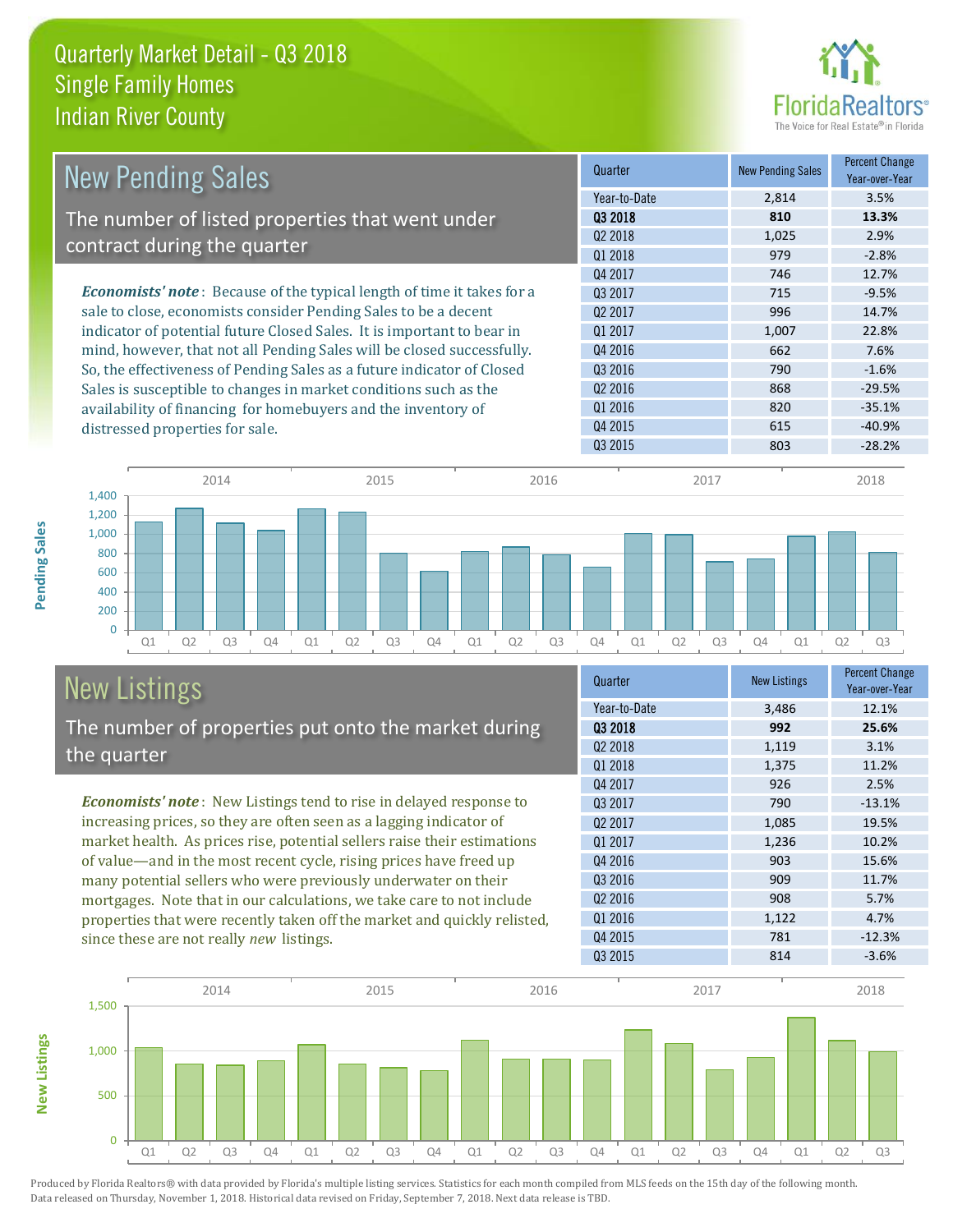

| <b>Inventory (Active Listings)</b>                                           | Quarter             | Inventory | <b>Percent Change</b><br>Year-over-Year |
|------------------------------------------------------------------------------|---------------------|-----------|-----------------------------------------|
|                                                                              | YTD (Monthly Avg)   | 1,385     | 6.2%                                    |
| The number of property listings active at the end of                         | 03 2018             | 1,332     | 16.0%                                   |
|                                                                              | Q <sub>2</sub> 2018 | 1,307     | 2.0%                                    |
| the quarter                                                                  | Q1 2018             | 1,441     | 8.1%                                    |
|                                                                              | Q4 2017             | 1,176     | $-3.7%$                                 |
| <b>Economists' note</b> : There are a number of ways to define and calculate | 03 2017             | 1,148     | 3.1%                                    |
| Inventory. Our method is to simply count the number of active listings       | Q <sub>2</sub> 2017 | 1,282     | 11.3%                                   |
| on the last day of the quarter, and hold this number to compare with         | Q1 2017             | 1,333     | $-5.7%$                                 |
| the same quarter the following year. Inventory rises when New                | Q4 2016             | 1,221     | 3.8%                                    |
| Listings are outpacing the number of listings that go off-market             | Q3 2016             | 1,113     | 1.0%                                    |
| (regardless of whether they actually sell). Likewise, it falls when New      | Q <sub>2</sub> 2016 | 1,152     | $-3.8%$                                 |
| Listings aren't keeping up with the rate at which homes are going off-       | Q1 2016             | 1,414     | $-1.8%$                                 |
| market.                                                                      | Q4 2015             | 1,176     | $-16.5%$                                |



# Months Supply of Inventory

**Inventory**

An estimate of the number of months it will take to deplete the current Inventory given recent sales rates

*Economists' note* : MSI is a useful indicator of market conditions. The benchmark for a balanced market (favoring neither buyer nor seller) is 5.5 months of inventory. Anything higher is traditionally a buyers' market, and anything lower is a sellers' market. There is no single accepted way of calculating MSI. A common method is to divide current Inventory by the most recent month's Closed Sales count, but this count is a usually poor predictor of future Closed Sales due to seasonal cycles. To eliminate seasonal effects, we use the 12-month average of monthly Closed Sales instead.

| Quarter                  | <b>Months Supply</b> | <b>Percent Change</b><br>Year-over-Year |
|--------------------------|----------------------|-----------------------------------------|
| <b>YTD (Monthly Avg)</b> | 5.3                  | 0.0%                                    |
| 03 2018                  | 5.0                  | 11.1%                                   |
| Q <sub>2</sub> 2018      | 4.9                  | $-2.0%$                                 |
| Q1 2018                  | 5.5                  | $-1.8%$                                 |
| Q4 2017                  | 4.5                  | $-13.5%$                                |
| Q3 2017                  | 4.5                  | $-8.2%$                                 |
| Q <sub>2</sub> 2017      | 5.0                  | 0.0%                                    |
| Q1 2017                  | 5.6                  | $-5.1%$                                 |
| Q4 2016                  | 5.2                  | 8.3%                                    |
| Q3 2016                  | 4.9                  | 11.4%                                   |
| Q <sub>2</sub> 2016      | 5.0                  | 2.0%                                    |
| Q1 2016                  | 5.9                  | $-1.7%$                                 |
| Q4 2015                  | 4.8                  | $-18.6%$                                |
| Q3 2015                  | 4.4                  | $-25.4%$                                |

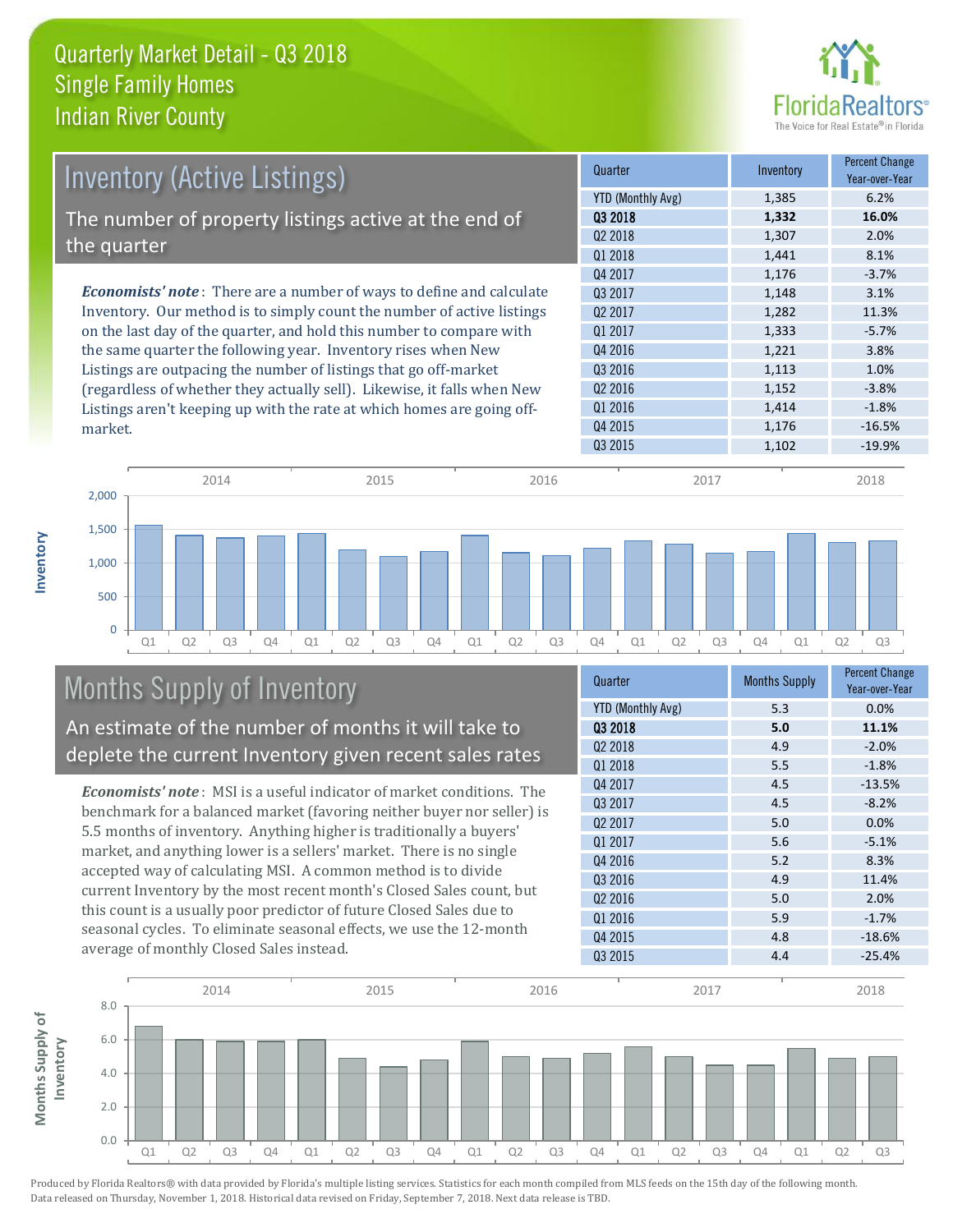

#### *Economists' note:* Closed Sales are one of the simplest—yet most important—indicators for the residential real estate market. When comparing Closed Sales across markets of different sizes, we recommend comparing the percent changes in sales rather than the number of sales. Closed Sales (and many other market metrics) are affected by seasonal cycles, so actual trends are more accurately represented by year-over-year changes (i.e. comparing a quarter's sales to the amount of sales in the same quarter in the previous year), \$250,000 - \$299,999 129 16.2% \$300,000 - \$399,999 94 5.6% \$400,000 - \$599,999 71 26.8% \$600,000 - \$999,999 39 5.4% \$150,000 - \$199,999 154 0.7% \$200,000 - \$249,999 169 19.9% \$100,000 - \$149,999 75 -10.7% Sale Price Closed Sales Percent Change Year-over-Year Less than \$50,000 1 1 -80.0% \$50,000 - \$99,999 15 -42.3% Closed Sales by Sale Price The number of sales transactions which closed during the quarter



#### Median Time to Contract by Sale Price The median number of days between the listing date and contract date for all Closed Sales during the quarter

*Economists' note* : Like Time to Sale, Time to Contract is a measure of the length of the home selling process calculated for sales which closed during the quarter. The difference is that Time to Contract measures the number of days between the initial listing of a property and the signing of the contract which eventually led to the closing of the sale. When the gap between Median Time to Contract and Median Time to Sale grows, it is usually a sign of longer closing times and/or declining numbers of cash sales.

| Sale Price            | <b>Median Time to</b><br>Contract | <b>Percent Change</b><br>Year-over-Year |
|-----------------------|-----------------------------------|-----------------------------------------|
| Less than \$50,000    | 161 Days                          | 705.0%                                  |
| $$50,000 - $99,999$   | 44 Days                           | 63.0%                                   |
| $$100,000 - $149,999$ | 32 Days                           | 68.4%                                   |
| $$150,000 - $199,999$ | 29 Days                           | $-9.4%$                                 |
| \$200,000 - \$249,999 | 54 Days                           | 17.4%                                   |
| \$250,000 - \$299,999 | 78 Days                           | 105.3%                                  |
| \$300,000 - \$399,999 | 65 Days                           | $-15.6%$                                |
| \$400,000 - \$599,999 | 117 Days                          | 9.3%                                    |
| \$600,000 - \$999,999 | 108 Days                          | $-41.9%$                                |
| \$1,000,000 or more   | 213 Days                          | 19.7%                                   |

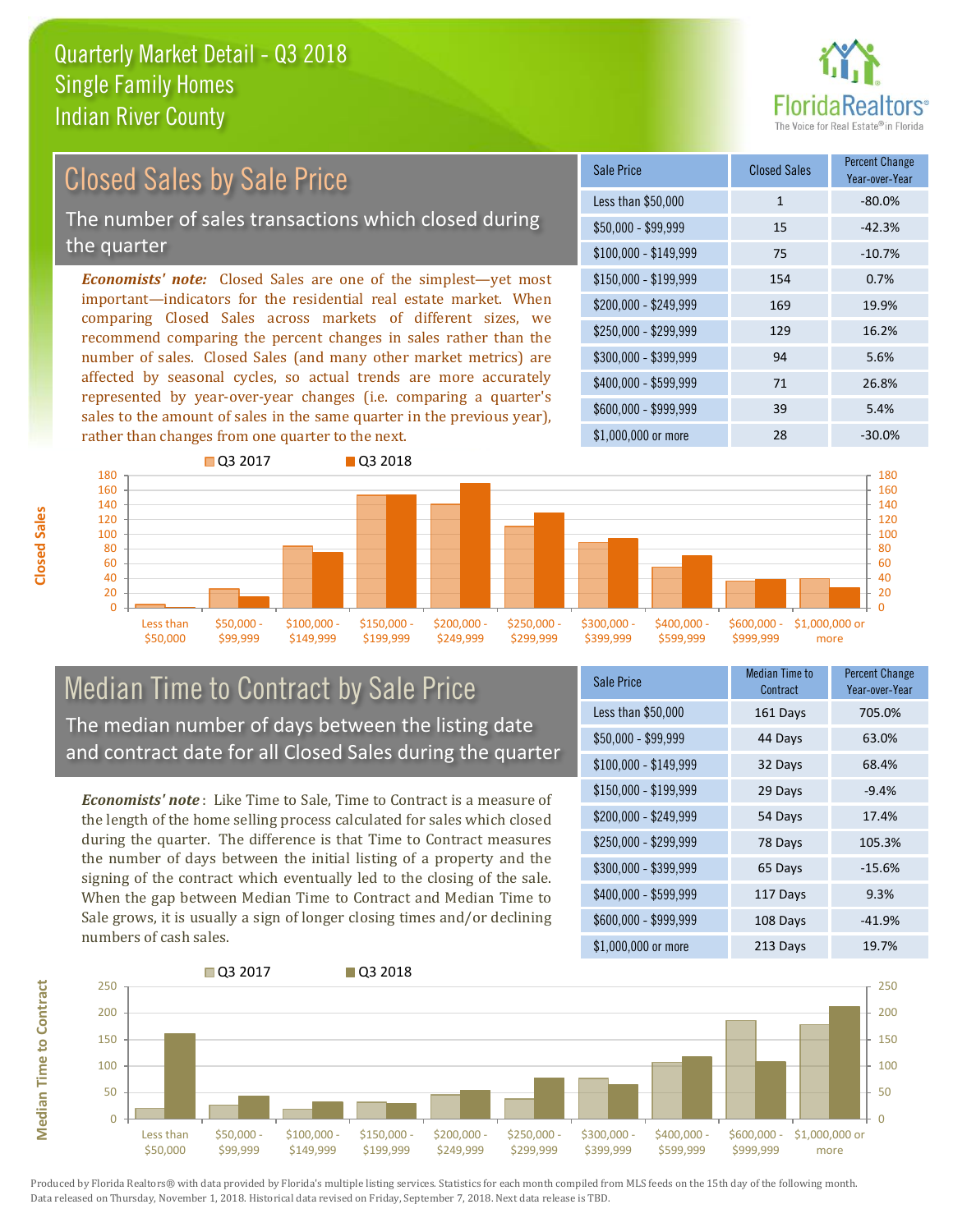

#### New Listings by Initial Listing Price The number of properties put onto the market during the quarter

*Economists' note:* New Listings tend to rise in delayed response to increasing prices, so they are often seen as a lagging indicator of market health. As prices rise, potential sellers raise their estimations of value—and in the most recent cycle, rising prices have freed up many potential sellers who were previously underwater on their mortgages. Note that in our calculations, we take care to not include properties that were recently taken off the market and quickly relisted, since these are not really *new* listings.

| <b>Initial Listing Price</b> | <b>New Listings</b> | <b>Percent Change</b><br>Year-over-Year |
|------------------------------|---------------------|-----------------------------------------|
| Less than \$50,000           | 3                   | $-25.0%$                                |
| $$50,000 - $99,999$          | 11                  | $-63.3%$                                |
| $$100,000 - $149,999$        | 68                  | $-23.6%$                                |
| $$150,000 - $199,999$        | 170                 | 6.3%                                    |
| \$200,000 - \$249,999        | 232                 | 51.6%                                   |
| \$250,000 - \$299,999        | 170                 | 57.4%                                   |
| \$300,000 - \$399,999        | 148                 | 57.4%                                   |
| \$400,000 - \$599,999        | 103                 | 56.1%                                   |
| \$600,000 - \$999,999        | 44                  | $-8.3%$                                 |
| \$1,000,000 or more          | 43                  | 13.2%                                   |



#### Inventory by Current Listing Price The number of property listings active at the end of the quarter

*Economists' note* : There are a number of ways to define and calculate Inventory. Our method is to simply count the number of active listings on the last day of the quarter, and hold this number to compare with the same quarter the following year. Inventory rises when New Listings are outpacing the number of listings that go off-market (regardless of whether they actually sell). Likewise, it falls when New Listings aren't keeping up with the rate at which homes are going offmarket.

| <b>Current Listing Price</b> | Inventory    | <b>Percent Change</b><br>Year-over-Year |
|------------------------------|--------------|-----------------------------------------|
| Less than \$50,000           | $\mathbf{1}$ | $-66.7%$                                |
| $$50,000 - $99,999$          | 7            | $-77.4%$                                |
| $$100,000 - $149,999$        | 45           | $-22.4%$                                |
| $$150,000 - $199,999$        | 123          | 18.3%                                   |
| \$200,000 - \$249,999        | 212          | 37.7%                                   |
| \$250,000 - \$299,999        | 165          | 29.9%                                   |
| \$300,000 - \$399,999        | 199          | 36.3%                                   |
| \$400,000 - \$599,999        | 212          | 35.0%                                   |
| \$600,000 - \$999,999        | 157          | $-6.5%$                                 |
| \$1,000,000 or more          | 211          | 5.5%                                    |

#### $\overline{0}$ 50 100 150 200 250 Less than \$50,000  $$50.000 \cdot$ \$99,999 \$100,000 - \$149,999 \$150,000 - \$199,999 \$200,000 - \$249,999 \$250,000 - \$299,999 \$300,000 - \$399,999 \$400,000 -\$599,999 \$600,000 - \$999,999 \$1,000,000 or more **Q3 2017** Q3 2018  $\Omega$ 50 100 150 200 250

Produced by Florida Realtors® with data provided by Florida's multiple listing services. Statistics for each month compiled from MLS feeds on the 15th day of the following month. Data released on Thursday, November 1, 2018. Historical data revised on Friday, September 7, 2018. Next data release is TBD.

**Inventory**